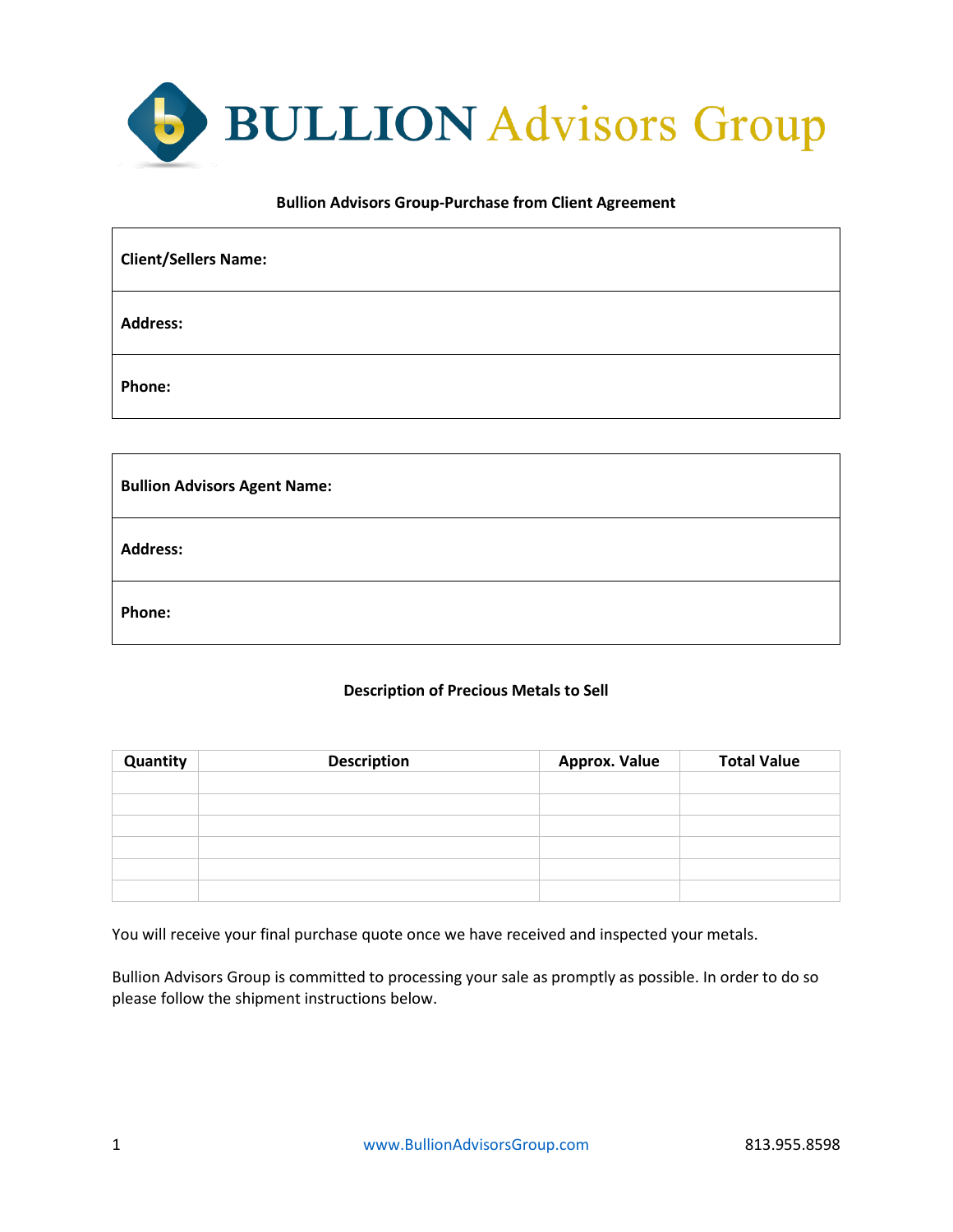

### **Shipment Address:**

B.A.G

1835 Newport Blvd A109-414

Costa Mesa, CA 92627

## **Shipment Instructions:**

1: Please print this page and insert in the package.

2. All items must be securely wrapped via inner box within an outer box.

3. Filament strapping tape is the only acceptable tape to be used due to weight.

4. USPS and UPS labels are to be water sealed via clear shipping tape.

# **If you have any questions regarding the shipment of your package please call us at 813.955.8598**

### **Terms and Conditions of Purchase:**

COIN/BULLION TERMS OF PURCHASE FROM CLIENT: This Agreement controls the terms under which precious metals are sold to Bullion Advisors Group or purchased from Client. IN CONSIDERATION of the following terms and conditions, the receipt and sufficiency of which is hereby acknowledged, the parties agree as follows:

1. Definitions. "Seller" shall be the "Client" listed on this agreement as client. Hereinafter Bullion Advisors Group ("BAG", "We", "Us" or "Our") that are duly authorized to deal in coin/bullion. "Seller" shall be the individual, corporation, limited liability company, limited liability partnership, partnership, or other business or trust entity selling coin/bullion to BAG (hereinafter "Seller", "You" , "Your" or "client"). "Agent/Advisor" is an independent party working on behalf of the client to sell coin/bullion to BAG. "Coin/Bullion" shall be the commodity of rare, precious metals BAG shall now or may hereafter offer to purchase from "Client(s)" in its ordinary course of business. "Business Days" shall be the normal work days Monday through Friday inclusive, excepting weekends, federal holidays and any day the London Metals Market Fixing is closed. "Sell Order" shall mean when you and your agent direct us to sell your coin/bullion. "Trade" shall mean when BAG has received confirmation from any of its worldwide wholesalers for coin/bullion sold by you.

2. Coin/Bullion Market Price and Availability Change Constantly / BAG Sets Coin/Bullion Sale Price. The parties acknowledge that the coin/bullion we offer to purchase from client are commodities traded on various markets, and that the market price and availability of such types of coin/bullion change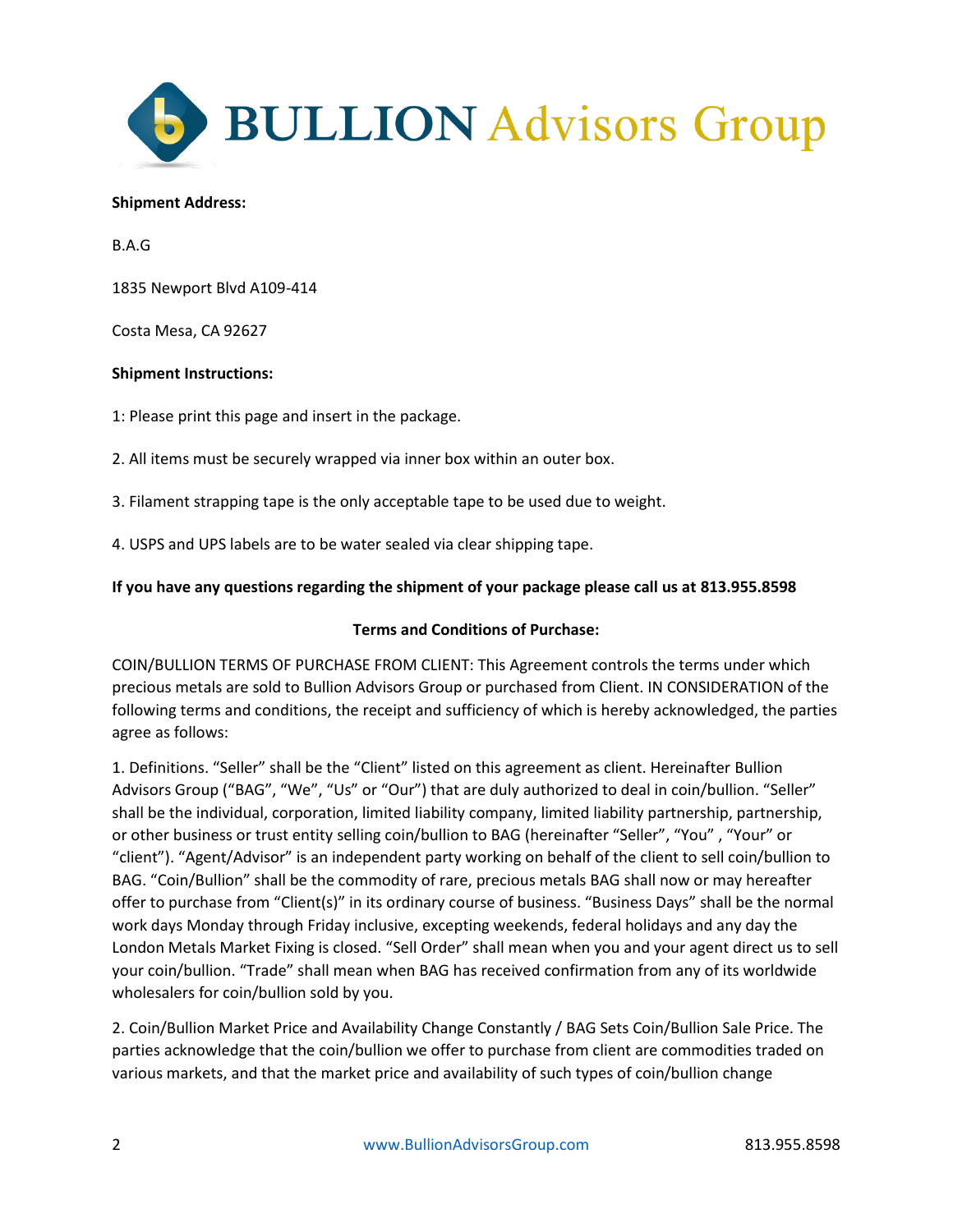

constantly with supply and demand. We set the coin/bullion sale price for all coin/bullion that we purchase from client.

3. Coin/Bullion Trading by Telephone and Website. All telephone coin/bullion trading is done by us at our office in Tampa, FL. Website sell order requests are requests only and client sell orders are no locked-in until we physically receive your coin/bullion and have received this written authorization to buy your coin/bullion. A. Website pricing for coin/bullion is not guaranteed and meant as a general buying price at that exact moment. All trades will be executed in the order the orders are received in our shipping department and time stamped. All trades will be completed by the end of the "business" day Monday through Friday except on holidays or next business day (not to exceed 24 hours) from time coin/bullion is physically received by us.

4. Minimum Sell Order Sizes / Orders of \$250,000 USD or More. (USD shall mean United States Dollars) Our minimum order size is \$500 USD per sell order. All orders over \$250,000 USD dollars require authorization from Bullion Advisors Group prior to placing website sell order request.

5. Placement of Sell Order Request. You the "client" and your "Agent/Advisor" agree that your placement of this coin/bullion sell order request with us creates a legally binding obligation once we physically receive your coin/bullion.

6. E-mail and Regular Mail Order Confirmation and Invoice / Seller to Allow E-mails from BAG. After you have placed your website sell order request, we will send you an email confirming your sell order along with an invoice. You shall take all steps necessary, including updating address books and adjusting spam or junk-mail filters, to ensure that you can timely receive all e-mails from us, complete with any attachments, in furtherance of this Agreement.

7. Recording of your Sell Order. You consent and agree that we may record all communication, and keep a recording of your sell order to verify the terms of your sale to BAG, aid in training, auditing or quality control, comply with any laws as now exist or may hereafter exist, or for any other reason reasonably related to the business of dealing in coin/bullion. Information needed when placing a sell order will include Name, Address, Social Security number, and a Valid United States identification number i.e. Passport, Valid State I.D or Driver's License Number

8. Sell Order Payment. Payment shall be in U.S. dollars only. Once you have placed your sell order with us, you can receive payment by us in full by the following methods: A. Corporate Check B. ACH C. Bank Wire Transfer

9. Computation of Time. Unless some other time counting mechanism is expressly stated herein, the first day for computing time period shall be the first business day of physical receipt of coin/bullion from client. If the last day shall fall on a weekend or federal holiday, or any day the London Metals Market Fixing is closed, then the last day shall be moved forward in time to the first day that is not a weekend, federal holiday or day the London Metals Market Fixing is closed.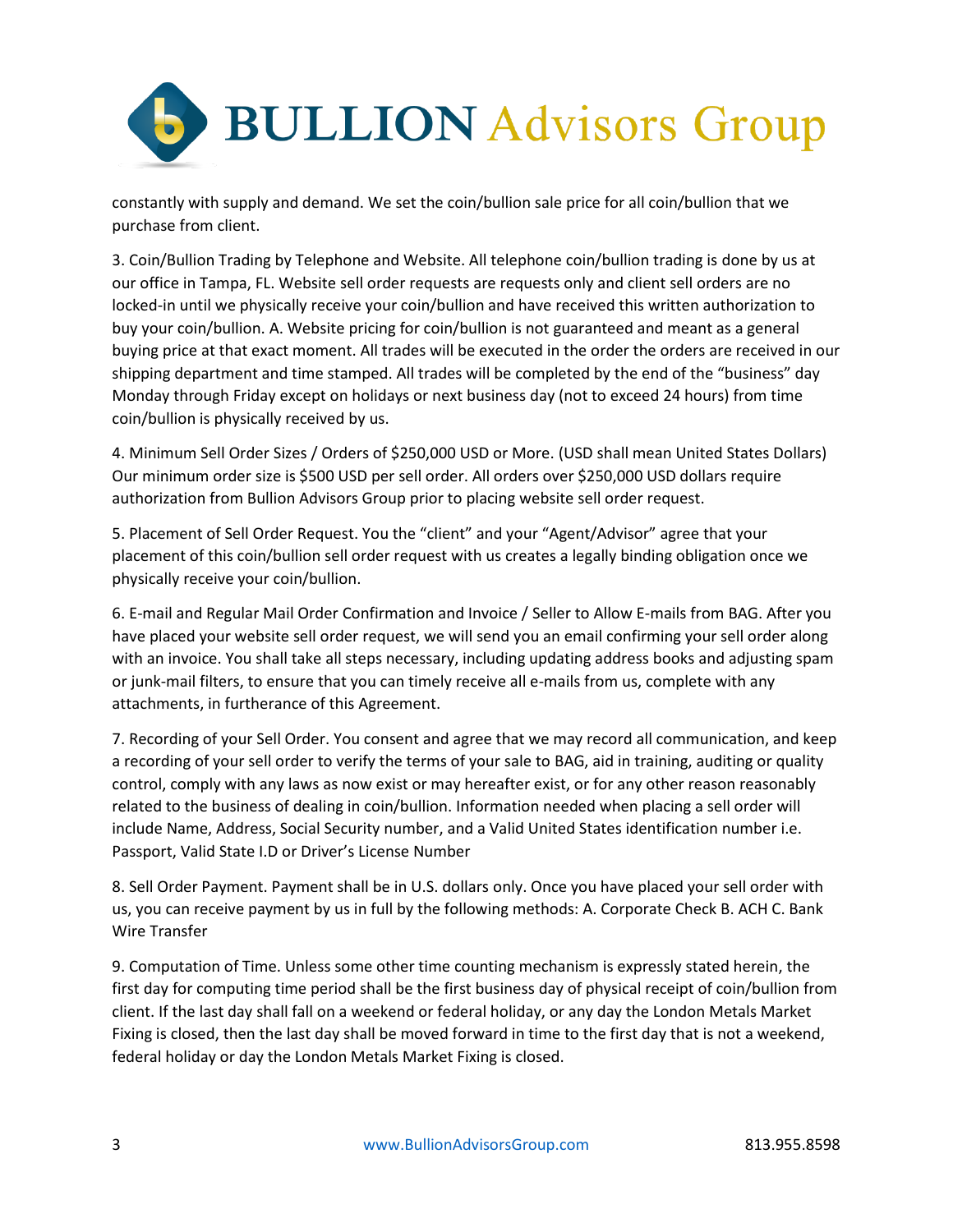

10. Controlling Law / Venue. This Agreement shall be construed under the laws of the State of Florida. Venue for any Court or adjudicating entity determining the rights of any party hereto shall be the District Court for Hillsborough, County FL.

11. Limitation of Liability. We shall not be liable for any lost orders via any delivery business you send to our facility here in Tampa, FL. All shipments to us shall require a return reply or sent registered insured mail by client. All shipments you send to us shall require you to document and photograph each coin/bullion item for shipment must sign as a witness on this document. All shipments we receive are time stamped, videotaped, witnessed by second party and contents logged into our inventory.

12. Force Majeure. Any prevention, delay or stoppage in our performance of any term hereto due to strikes, lockouts, labor disputes, acts of God, inability to obtain labor or materials or reasonable substitutes therefore, governmental restrictions, regulations or controls, the suspension by commodity exchanges in the trading of gold, silver, platinum or palladium futures contracts or the delivery of the commodities underlying such contracts, or the failure or delay of vendors, enemy or hostile governmental action, riot, civil commotion, fire or other casualty, and other causes beyond our control, shall excuse our performance, and extend our performance of our duties and responsibilities hereunder, for a period equal to any such prevention, delay or stoppage.

13. Complete Agreement. This Agreement constitutes the complete and final expression of the agreement between the parties relating to the selling of coin/bullion, and supersedes all prior or contemporaneous contracts, agreements, understandings and representations of the parties, either oral or written, relating to the selling of coin/bullion to BAG.

14. Costs / Attorney Fees. If either party shall retain an attorney to enforce their rights hereunder, the prevailing party shall be entitled to recover all reasonable costs, expenses and attorney fees.

15. Disclaimer of Warranties: EXCEPT FOR EXPRESS WARRANTIES CONTAINED HEREIN, WE DISCLAIM ALL IMPLIED WARRANTIES OF EVERY KIND AND NATURE, INCLUDING SPECIFICALLY THE IMPLIED WARRANTY OF MERCHANTABILITY AND THE IMPLIED WARRANTY OF FITNESS FOR A PARTICULAR PURPOSE AS TO ALL COIN/BULLION TRANSACTIONS.

16. Assignment. We may assign or transfer any of our rights, duties and responsibilities hereunder, or any interest therein, without notice to you, to any entity controlled by us. You may assign or transfer any of your rights, duties and responsibilities only upon prior written notice to us, and provided that you shall not be relieved of any liability under this Agreement pursuant to such assignment or transfer.

17. Written Modification / Waiver of Terms. We reserve the right to modify or amend the terms of this Agreement for FUTURE ORDERS at any time without notice. Such changes would affect subsequent orders only. You shall not modify or amend the terms of this Agreement except by prior written agreement with us.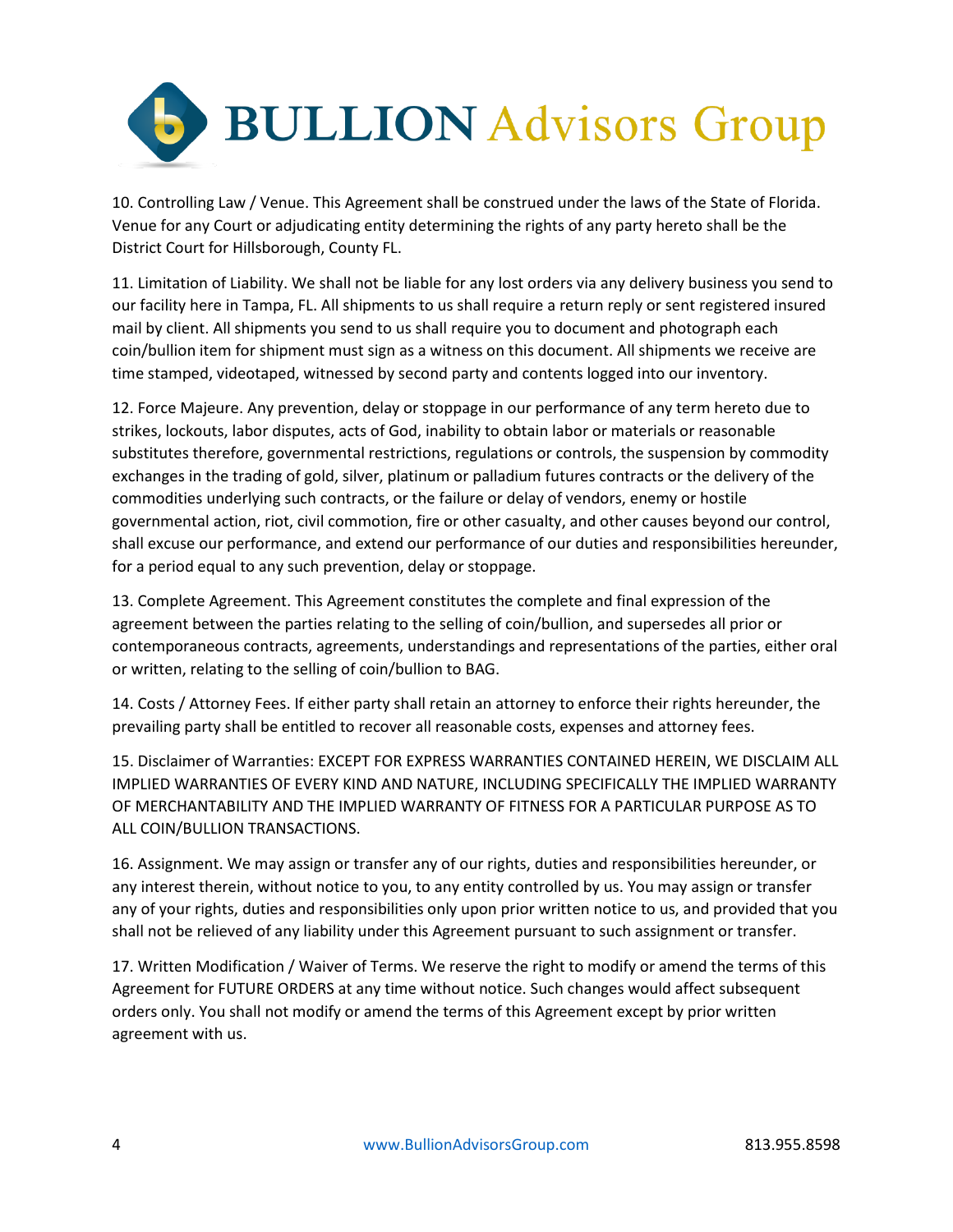

Any subsequent orders would be subject to the then current Client Purchase Agreement. You may request a copy of the current Client Purchase Agreement from your agent, or find it on the www.BullionAdvisorsGroup.com website under the "FORMS" section.

18. Binding Effect. Each and every provision of this Agreement shall be binding upon and inure to the benefit of the parties hereto and their respective heirs, personal representatives, successors and assigns, subject at all times to all provisions and restrictions elsewhere in this Agreement. Except as expressly provided herein, nothing in this Agreement is intended to confer on any person, other that the parties hereto and their respective heirs, personal representatives, successors and assigns, any rights or remedies under or by reason of this agreement.

19. Plural / Singular and Gender. Unless some other meaning and intent are clearly apparent from the context herein, the plural shall include the singular, and the singular shall include the plural; and masculine, feminine and neuter words shall be used interchangeably.

20. Captions. The captions shown in this Agreement are for convenience or reference purposes only, and shall not, in any manner, be utilized to construe the scope or intent of any provision hereof.

21. Invalid Provisions. If any provision of this Agreement, or the applicability of any such provision to a specific situation, shall be held invalid or unenforceable by a Court or adjudicating body of competent jurisdiction, such provision shall be construed as to the minimum extent necessary to preserve the intent and spirit of this Agreement, and to make it or its application valid and enforceable, and the validity and enforceability of all other provisions of this Agreement and all other applications of any such provision shall not be affected thereby.

22. Time of Essence. Time is of the essence in this Agreement.

23. AML/BSA Compliance. To help fight the funding of terrorism and money laundering activities, U.S. federal law requires that all financial institutions obtain, verify, and record information that identifies each person opening an account. This simply means that when you open an account, you need to provide your name, address, date of birth, social security or tax I.D. number, and a driver's license or other Government issued photo id to allow for proper identification. We maintain copies of these ids along with other account information for up to five years. With your assistance, we can all do our part to fight the war against terrorism, and minimize money laundering activities.

I have reviewed the "Terms and Conditions of Selling Coin/Bullion to Bullion Advisors Group" with the Client and acting as an "Independent Contractor" for Bullion Advisors Group have agreed to place sell order request on behalf of the Client with Bullion Advisors Group. Furthermore, I/We hold Bullion Advisors Group and/or its affiliates/agents/advisors harmless with any regards to transactions placed with Bullion Advisors Group.